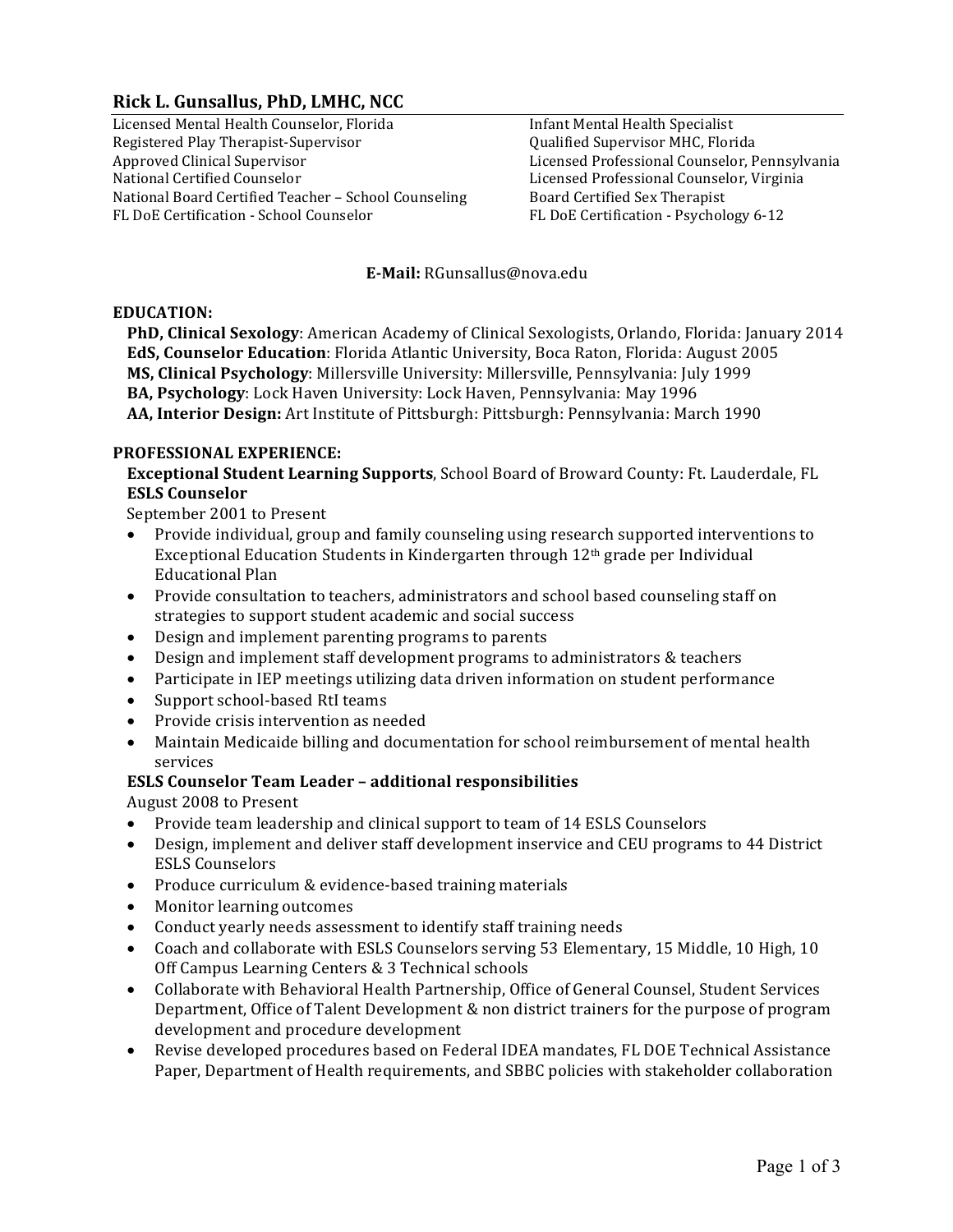# Licensed Mental Health Counselor, Private Practice: Wilton Manors, FL

September 2001 to 2016

• Provide individual, group and family therapy to children, adolescents and adults

**Disability Counselor**, Office of Disability Services, Barry University: Miami Shores, FL August 1999 to September 2001

- Counseled students on personal growth and disability issues in individual and group settings
- Developed, monitored, adjusted, and evaluated individual accommodation plans for 200 students with disabilities at the undergraduate and graduate level
- Reviewed and interpreted psycho-educational evaluations to determine eligibility for services and prescribe appropriate academic accommodations under mandates of Section 504 of the Rehabilitation Act of 1973, the American with Disabilities Act and Barry University policies
- Offered information to administration, faculty, and staff regarding disability laws and regulations for colleges and universities to provide necessary accommodations for students and employees
- Coordinated the administration of academic examinations to students with exam accommodations
- Participated in multidisciplinary team meetings with clinical other staff
- Faculty advisor to Students for Equal Access to Barry University

# **RELATED EXPERIENCE:**

# **Conference Session Proposal Reviewer, Association for Play Therapy**

December 2015 - March 2017

• Review and rate proposals based on Association's established Annual Conference rubric and criteria

# **Professional Development Trainer**

October 2015 - March 2016

- Developmental Perspective of Children's Sexual Behaviors, Children Services Council, Broward County - 3 CEU's (October 2015, April 2016 & August 2016)
- Discovering Play Therapy Activities on Social Media, Children Services Council, Broward County  $-3$  CEU's (January 2016)
- Discovering Play Therapy Activities on Social Media, School Board of Broward County 3 CEU's (March 2016)

# **VISTAS Review Board, American Counseling Association**

March 2015 - March 2017

• Peer reviewer panel member for American Counseling Association's VISTAS Online publication

#### Adjunct Professor, College of Psychology, Nova Southeastern University, Fort Lauderdale, FL May 2014 - Present

- PYCL 582 Human Sexuality
- PYCL 680 Practicum
- PYCL 681 Internship I
- PYCL 682 Internship II

# Assessment Redevelopment Item Writer National Board of Professional Teaching Standards **(NBPTS),** Pearson

March 2014 - April 2014

• Selected Response Item writer for ECYA School Counseling NBPTS test development